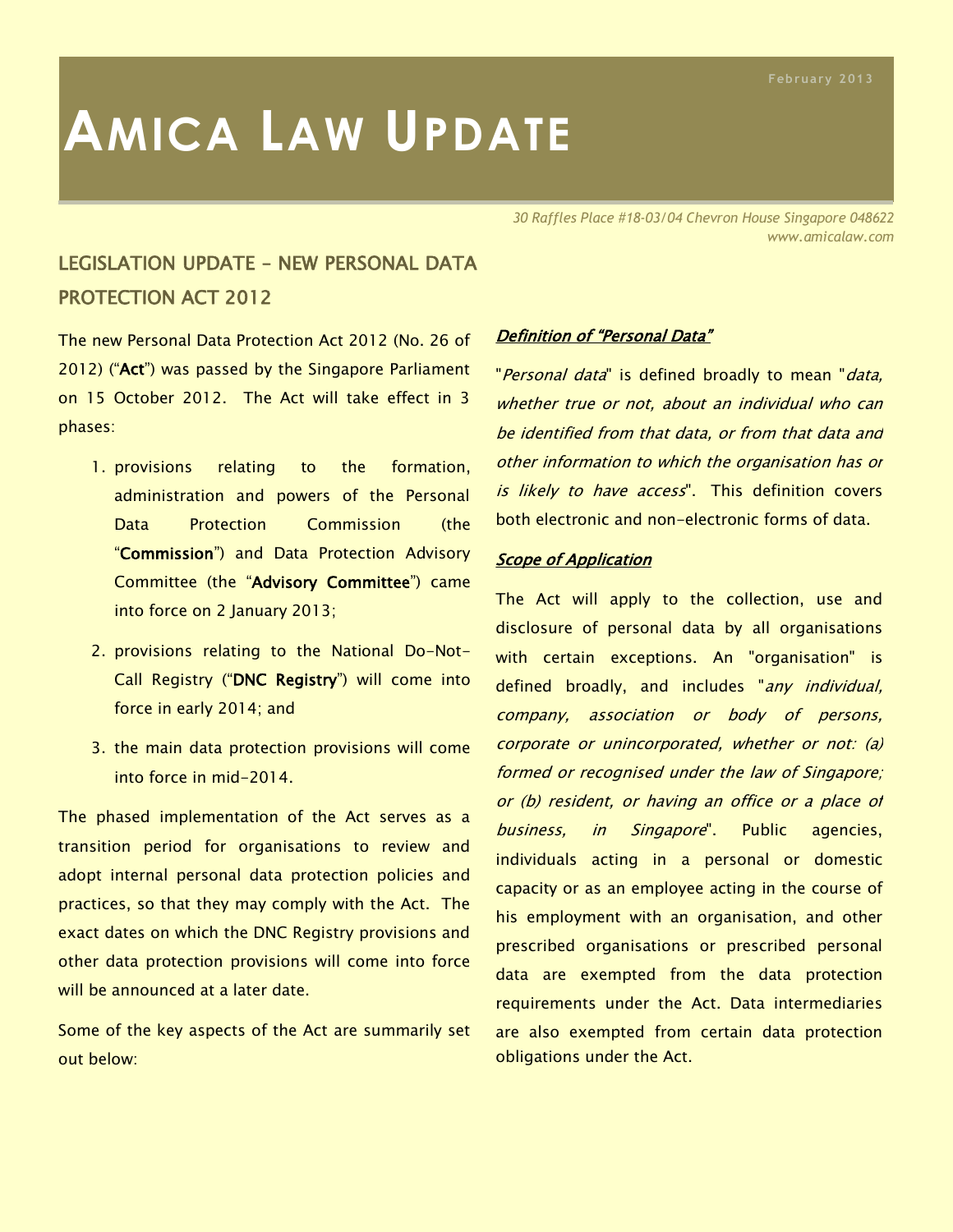Certain types of information are also exempted from the data protection requirements of the Act. For example, unless otherwise stated in the Act, the data protection requirements of the Act do not apply to "business contact information", which is defined as "an individual's name, position name or title, business telephone number, business address, business electronic mail address or business fax number and any other similar information about the individual, not provided by the individual solely for his personal purposes".

The Act is intended to apply concurrently with the existing laws and regulations in Singapore which govern data protection. In the event of any conflict or inconsistency, the provisions of other written laws will prevail unless otherwise stated in the Act.

#### General compliance obligations \

- Appointment of a Personal Data officer An organisation is required to appoint one or more individuals to be responsible for ensuring the organisation's compliance with the Act. The contact details of at least one of these individuals must be published.
- Policies & Practices An organisation is also required to develop and implement adequate data protection policies, practices and processes that will enable the organisation to meet its obligations under the Act.

### **Consent**

Before collection, use or disclosure of personal data of an individual, consent must be validly obtained from the individual, unless such consent is deemed

given or is not required under the Act. In seeking consent, an organisation must comply with the notification requirements under the Act. The Act also specifies circumstances in which consent obtained may be regarded as invalid. For example, consent may be considered invalid if false or misleading practices or information was used to obtain the consent for collecting, using or disclosing personal data. There is also a reasonableness test for consent obtained as a condition for providing a product or service. The Act also provides that an individual may at any time withdraw his/her consent.

#### Purpose must be reasonable

The Act states that organisations may collect, use or disclose personal data only for purposes that a reasonable person would consider appropriate in the circumstances.

#### Access and correction requirements

There are also access and correction requirements under the Act. An organisation is required to provide an individual with access to their personal data and with information about how his/her personal data has been or may have used or disclosed by the organisation within a year before the date of request. An individual also has the right to request correction of errors or omissions in his/her personal data. An individual's right to access and correct his or her personal data is subject to certain exceptions.

#### Care & Security of Personal Data

In certain circumstances, organisations will have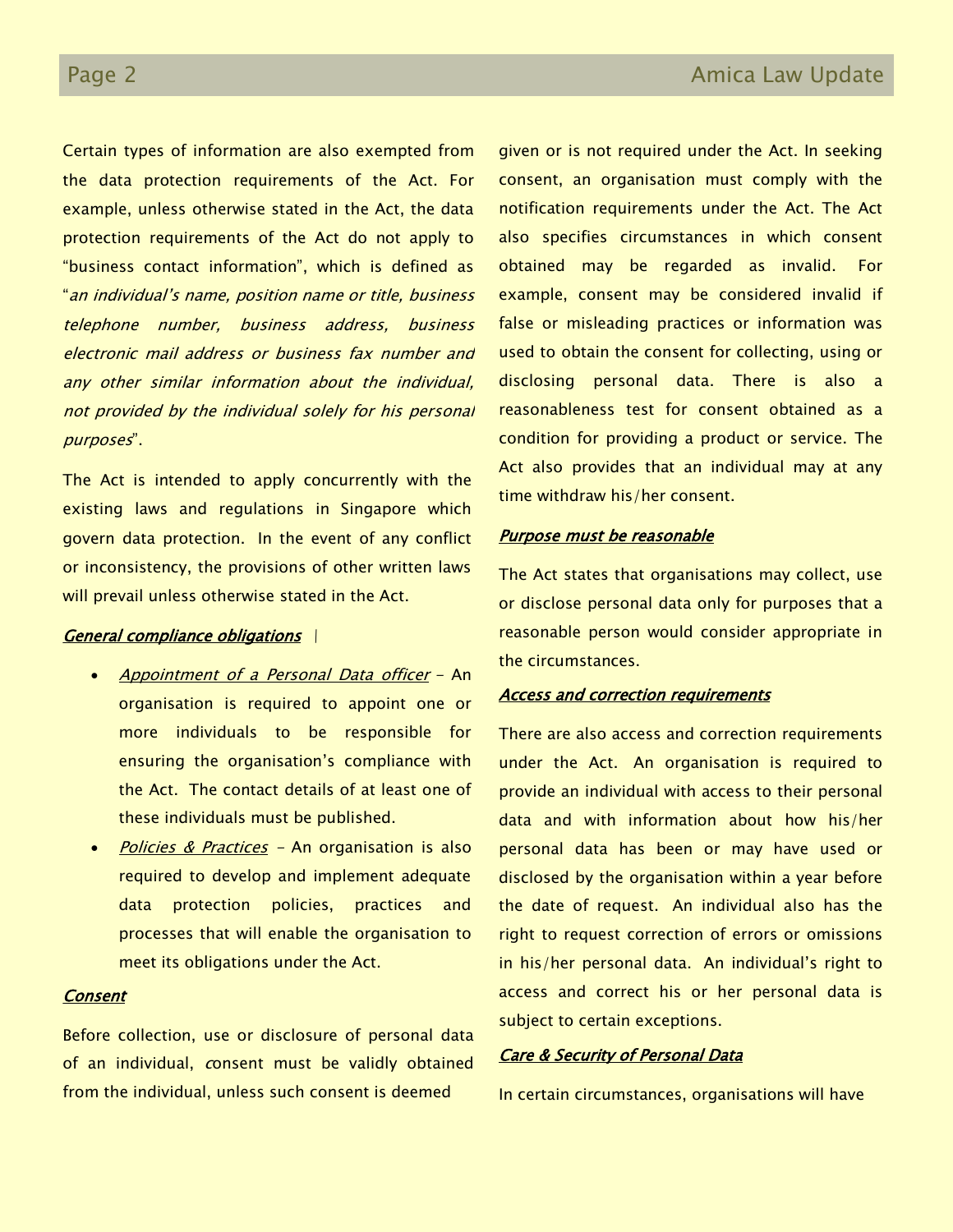to make reasonable efforts to ensure that the personal data it collects is accurate and complete. Organisations are also obliged to protect personal data in its possession or under its control by making reasonable security arrangements to prevent unauthorised access, collection, use, disclosure, copying, modification, disposal or similar risks. The Act does not specify specific security measures to adopt and implement.

#### Retention of Personal Data

There is no mandatory retention period under the Act. An organisation is only obliged to cease retention (or remove the means by which the personal data can be associated with particular individuals) as soon as the purpose for which personal data was collected is no longer being served by such retention, or such retention is no longer necessary for legal or business purposes. Any mandatory data retention period prescribed in any other legislation will still apply.

#### Transfer of personal data outside Singapore

Transfer of personal data out of Singapore is allowed, provided that the organisation ensures that a comparable standard of protection as the standard set out in the Act is accorded to personal data that is to be transferred overseas.

An organisation may also apply to be exempted from any requirement prescribed under the Act in respect of any transfer of personal data out of Singapore. An exemption may be granted on such conditions as the Minister for Communications and Information may require.

#### **Enforcement**

Enforcement of the Act is carried out by the Commission. The Commission is given broad powers to issue guidelines, give directions to remedy non-compliance, review complaints, initiate investigations and impose financial penalties of up to S\$1 million.

There are also reconsideration and appeal processes and procedures in place which aggrieved parties may rely upon. Aggrieved parties may also take out a private action in civil proceedings.

#### **DNC Registry**

The Act also introduces the setting up of a DNC Registry. Organisations will be prohibited from sending unsolicited "specified messages" to Singapore telephone numbers registered on a Do-Not-Call (DNC) register to be maintained by the Commission. A "specified message" refers to a message for which one of the purposes relates to marketing.

"Message" means any message, whether in sound, text, visual or other form. This includes any voice calls, faxes, short messaging service (SMS) or multimedia messaging service (MMS) messages. The Act will apply to specified messages addressed to a Singapore telephone number where:

- 1. the sender of the specified message is present in Singapore when the specified message was sent; or
- 2. the recipient of the specified message is present in Singapore when the message is accessed.